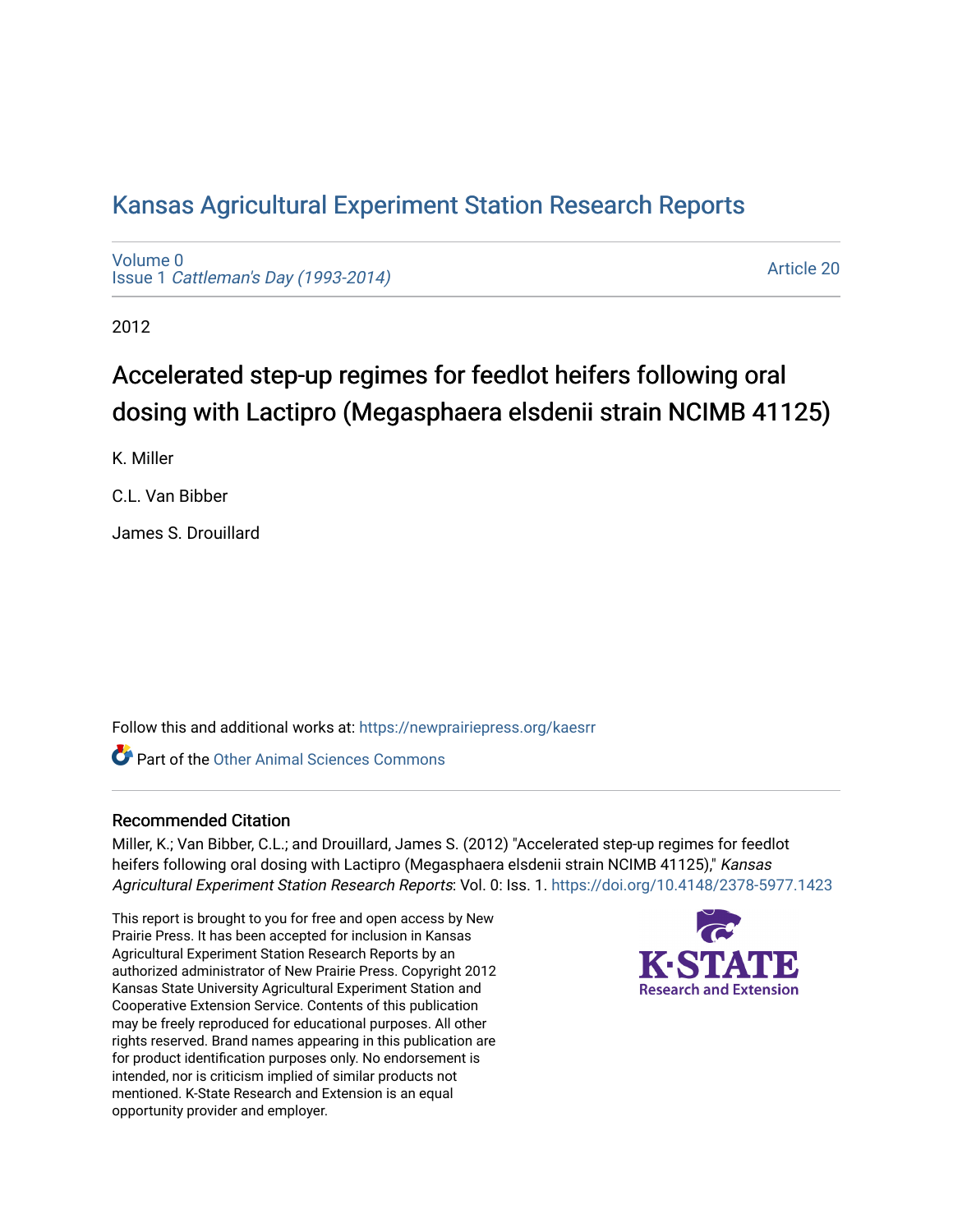# Accelerated step-up regimes for feedlot heifers following oral dosing with Lactipro (Megasphaera elsdenii strain NCIMB 41125)

### **Abstract**

Cattle entering feedlots typically are adapted to finishing diets over a period of 2 to 4 weeks by gradually replacing forages with concentrate feeds using a series of step-up diets. Without proper adaptation, naïve cattle are highly susceptible to ruminal acidosis, a disorder associated with excessive production and accumulation of organic acids within the rumen. One of the key metabolic intermediates associated with the manifestation of acidosis is lactic acid, which is derived from fermentation of readily available starches and sugars. Streptococcus bovis is a prolific, rapidly growing, and opportunistic organism that thrives in the presence of readily fermented starches and sugars, and is an important inhabitant of the rumen that is recognized for its ability to produce large quantities of lactate. In unadapted cattle, the relative absence of lactate-utilizing bacteria can lead to the accumulation of lactate, thus predisposing the animals to acidosis. In traditional step-up programs, the gradual replacement of roughages with concentrate feeds provides ample time for proliferation of lactate-utilizing species of bacteria, the most important of which is Megasphaera elsdenii. Lactipro (MS Biotech, Inc., Wamego, KS) is a novel class of probiotic consisting of a highly prolific strain of Megasphaera elsdenii. Because Megasphaera elsdenii is an obligate anaerobe, it must be administered orally to avoid exposure to oxygen. In previous experiments with Lactipro, we have observed that a single oral dose results in rapid colonization of Megasphaera elsdenii within the rumen, effectively preventing the accumulation of lactate following an abrupt diet change from forage to concentrate. The present study was designed to evaluate different step-up regimens, with the objective of decreasing the time and number of diets required to place cattle on highconcentrate finishing diets.

### Keywords

Cattlemen's Day, 2012; Kansas Agricultural Experiment Station contribution; no. 12-231-S; Report of progress (Kansas State University. Agricultural Experiment Station and Cooperative Extension Service); 1065; Beef Cattle Research, 2012 is known as Cattlemen's Day, 2012; Beef; Feedlot heifers; Lactipro; Performance; Megasphaera elsdenii

### Creative Commons License



This work is licensed under a [Creative Commons Attribution 4.0 License](https://creativecommons.org/licenses/by/4.0/).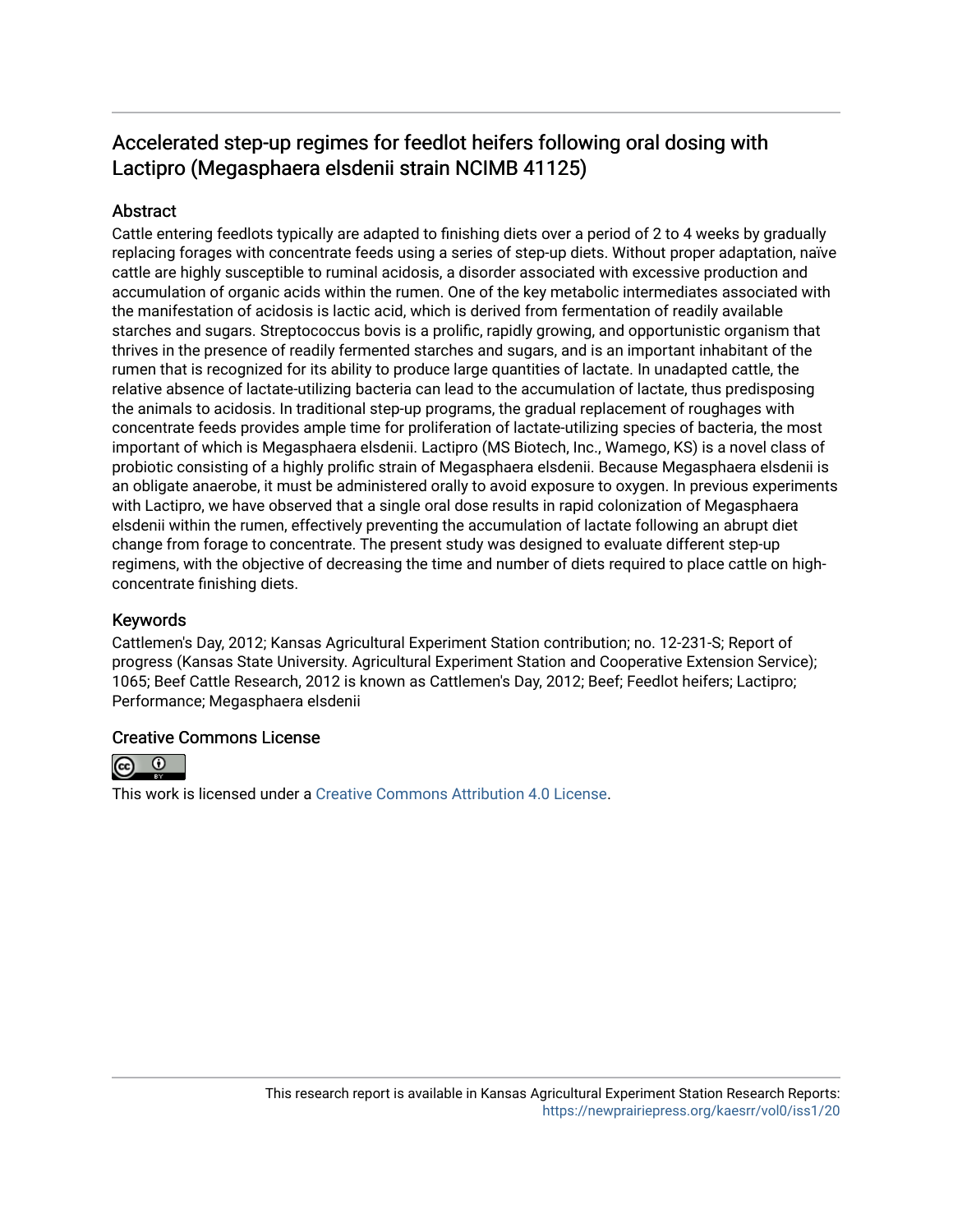#### NUTRITION

# Accelerated Step-Up Regimes for Feedlot Heifers Following Oral Dosing with Lactipro (*Megasphaera elsdenii* strain NCIMB 41125)

# *K. Miller, C.L. Van Bibber, and J.S. Drouillard*

## Introduction

Cattle entering feedlots typically are adapted to finishing diets over a period of 2 to 4 weeks by gradually replacing forages with concentrate feeds using a series of step-up diets. Without proper adaptation, naïve cattle are highly susceptible to ruminal acidosis, a disorder associated with excessive production and accumulation of organic acids within the rumen. One of the key metabolic intermediates associated with the manifestation of acidosis is lactic acid, which is derived from fermentation of readily available starches and sugars. *Streptococcus bovis* is a prolific, rapidly growing, and opportunistic organism that thrives in the presence of readily fermented starches and sugars, and is an important inhabitant of the rumen that is recognized for its ability to produce large quantities of lactate. In unadapted cattle, the relative absence of lactate-utilizing bacteria can lead to the accumulation of lactate, thus predisposing the animals to acidosis. In traditional step-up programs, the gradual replacement of roughages with concentrate feeds provides ample time for proliferation of lactate-utilizing species of bacteria, the most important of which is *Megasphaera elsdenii*.

Lactipro (MS Biotech, Inc., Wamego, KS) is a novel class of probiotic consisting of a highly prolific strain of *Megasphaera elsdenii*. Because *Megasphaera elsdenii* is an obligate anaerobe, it must be administered orally to avoid exposure to oxygen. In previous experiments with Lactipro, we have observed that a single oral dose results in rapid colonization of *Megasphaera elsdenii* within the rumen, effectively preventing the accumulation of lactate following an abrupt diet change from forage to concentrate. The present study was designed to evaluate different step-up regimens, with the objective of decreasing the time and number of diets required to place cattle on high-concentrate finishing diets.

# Experimental Procedures

Three hundred seventy-eight spayed, crossbred heifers (initial body weight  $849 \pm 24$  lb) were utilized in a randomized complete block design to evaluate the efficacy of *Megasphaera elsdenii* in accelerated step-up regimens. Heifers were procured from a grazing operation in Cody, WY, in November 2010, and transported to the Kansas State University Beef Cattle Research Center in Manhattan. Cattle arrived at the research site on a Friday evening and were fed free-choice alfalfa hay until being removed from their pens for processing on Sunday morning. Heifers were weighed individually, uniquely identified with numbered ear tags, vaccinated against common viral and clostridia diseases, treated for internal parasites, and implanted with Revalor 200 (Intervet Inc., Millsboro, DE). After weighing, cattle were stratified by weight and assigned randomly, within strata, to 54 feedlot pens containing 7 heifers each. Pens were randomly assigned to each of 6 experimental treatments, providing 9 replications per treatment. Experimental treatments consisted of 6 different step-up regimes, as summa-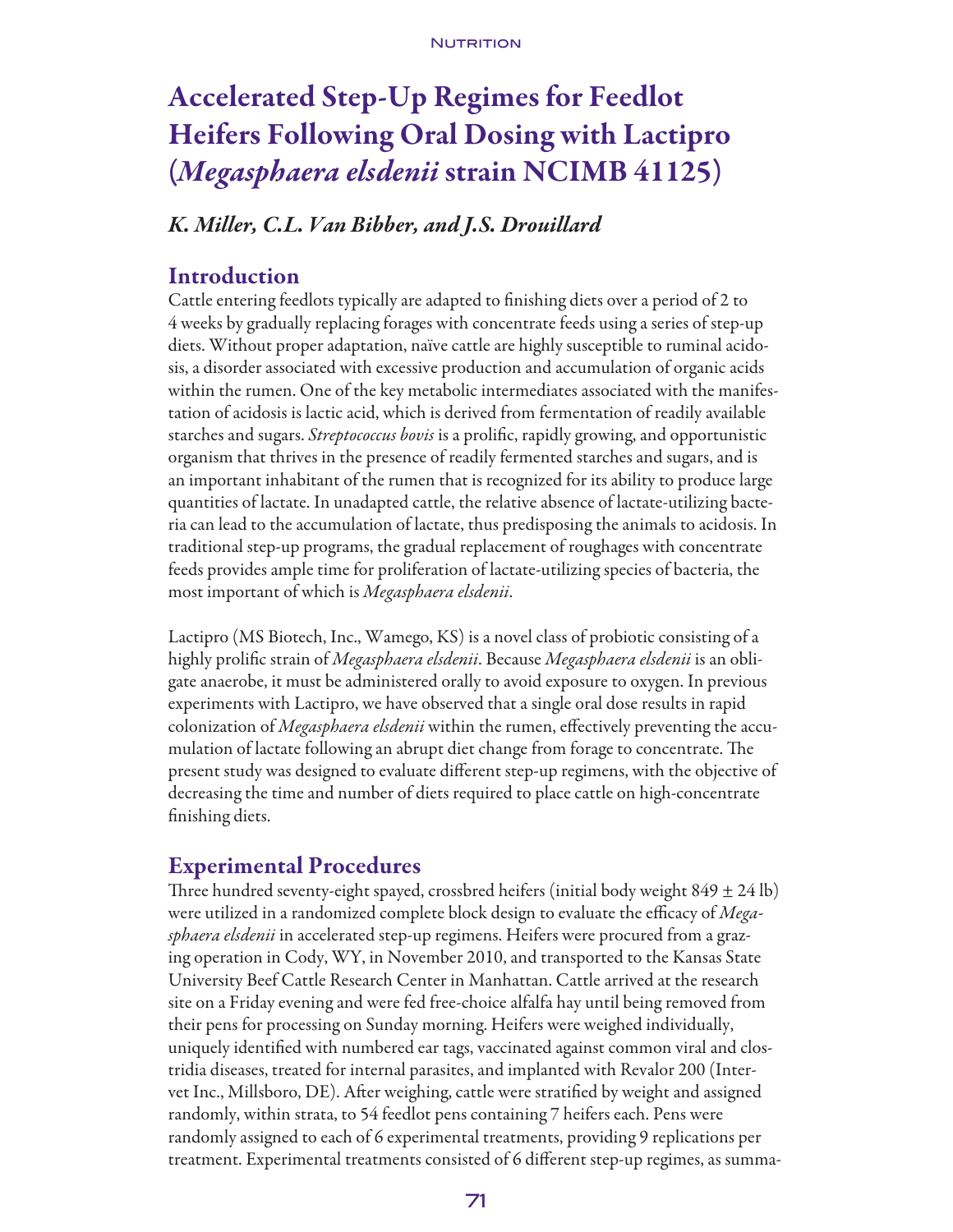#### **NUTRITION**

rized in Table 1. The control regimen utilized a total of 5 diets (Table 2), identified as Step 1, Step 2, Step 3, Step 4, and the Finisher. In this regimen, designated as 1234F, heifers did not receive Lactipro, the first 4 transition diets each were fed for 5 days, and the final finishing diet was fed from days 21 to 129. For the remaining stepup regimes, cattle were orally dosed with 100 mL of Lactipro, then started on diets containing progressively less roughage. As with the control regime, the initial diets each were fed for 5 days before changing to the next diet in the sequence. The accelerated step-up regimens consisted of steps 2, 3, and 4, followed by the finisher (234F); steps 3, 4, and the finisher (34F); step 3 and the finisher (3F); step 4 and the finisher (4F); or direct placement onto the finishing diet (F), as shown in Table 1.

Heifers were fed their respective diets free-choice once dailyfor 129 days. Rumensin and Tylan (Elanco Animal Health, Greenfield, IN) were fed at 300 and 90 mg/animal daily. Starting 23 days prior to harvest, Zilmax (Merck Animal Health, Summit, NJ) was included in the diet at the rate of 60 mg/head daily for 20 days, followed by a 3-day withdrawal. Heifers were weighed and subsequently transported to a commercial abattoir where carcass weight and liver abscess scores were collected on the day of harvest. USDA yield and quality grades; 12th rib fat thickness; percentage kidney, pelvic, and heart fat; ribeye area; and marbling score were recorded after chilling carcasses for 24 hours. Statistical analyses were conducted using the MIXED procedure of SAS (Cary, NC). Pen was the experimental unit, step-up regimen was the fixed effect, and block was the random variable. Treatment differences were determined using linear and quadratic contrasts.

## Results and Discussion

Overall, health of cattle was excellent throughout the experiment. During the first week, one heifer was treated for respiratory disease, another was diagnosed and treated for possible coccidiosis, and a third heifer was treated for infectious lameness. On day 119 of the experiment, one heifer from the 4F regimen was found dead in the pen, but gross necropsy revealed no obvious cause of death.

Feedlot performance is summarized in Table 3. Step-up regimen had little effect on dry matter intake, although there was a tendency (quadratic effect,  $P = 0.07$ ) for heifers started on the intermediate steps to consume less dry matter. Figure 1 illustrates daily feed intake for each treatment, revealing similar intake patterns throughout the 129-day experiment. Average daily gain and gain efficiency tended to be greatest for heifers stepped up on either the control (1234F) regimen or when placed directly onto feed (F) after processing (quadratic effects,  $P < 0.07$  and  $P < 0.10$ , respectively).

The beneficial effects of *Megasphaera elsdenii* are most often attributed to its ability to metabolize lactic acid under acidic conditions. The capacity for *Megasphaera* to effectively colonize the rumen when pH is low is a characteristic that distinguishes it from other lactate-utilizing species. In previous challenge experiments, we have observed that oral administration of Lactipro following a carbohydrate challenge results in rapid colonization of the rumen by *Megasphaera*, effectively preventing accumulation of lactic acid. Low ruminal pH and the presence of lactic acid likely provide a competitive advantage for *Megasphaera*, thus facilitating its colonization within the gastrointestinal tract. In the present experiment, it is conceivable that some of the step-up regimens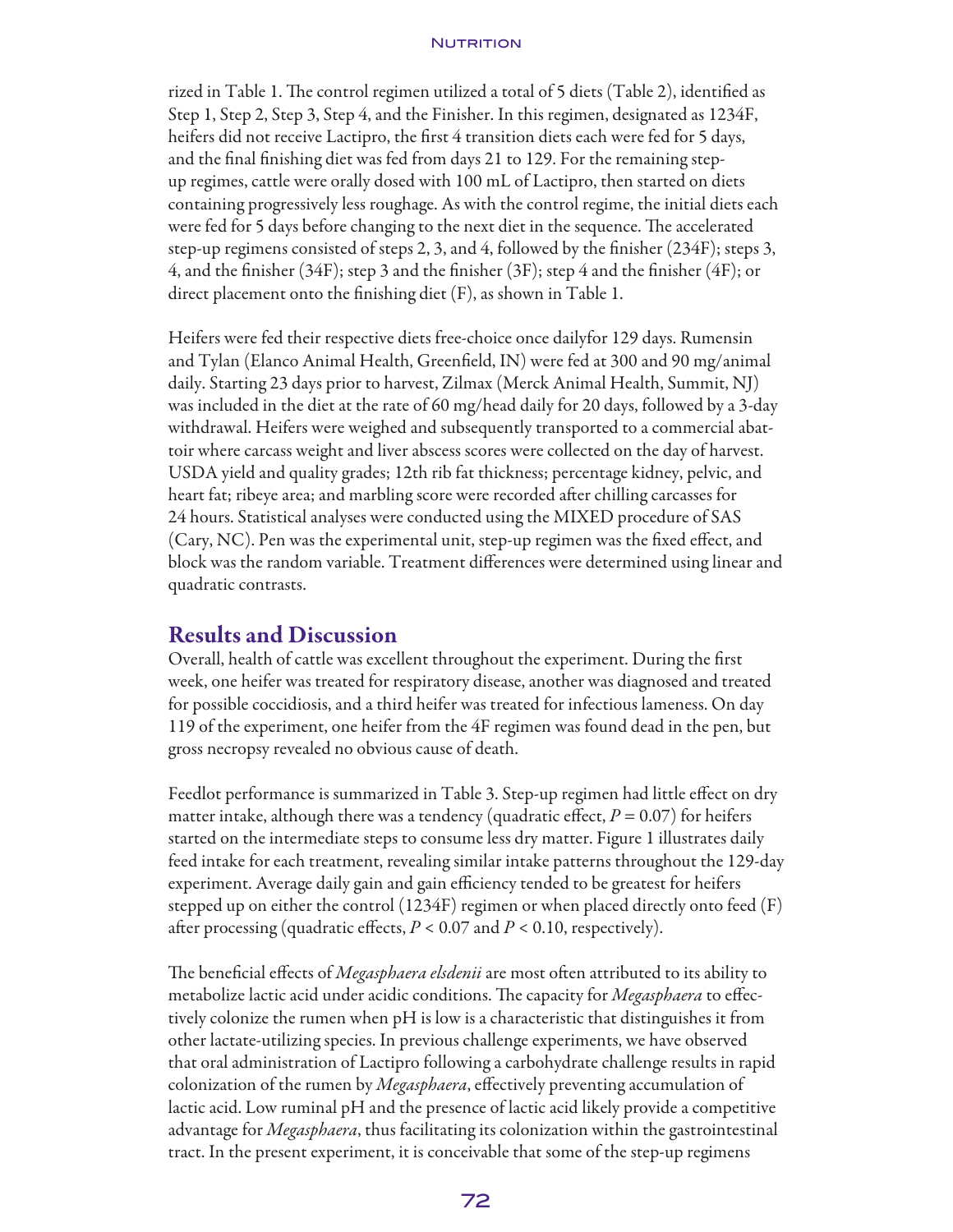#### NUTRITION

were not sufficiently aggressive to yield ruminal conditions that are conducive to extensive amplification and colonization by *Megasphaera elsdenii*. For example, in the 234F and 34F regimes, little evidence supports a benefit associated with administration of Lactipro, whereas cattle placed directly onto the finishing diet clearly were able to maintain acceptable performance with no evidence of metabolic insult. Cattle started on the 3F regimen also are of notable interest. Again, starting cattle on the step 3 diet may not yield sufficient lactic acid and ruminal acidity to promote optimal colonization by *Megasphaera esldenii*, such that when the cattle are then switched abruptly to the finishing diet, they do not have the full protective effects of *Megasphaera*. Cattle started on step 4 or cattle placed directly onto the finishing diet fared much better, again suggesting that presence of lactate and/or low ruminal pH may be essential for establishment of the organism.

Feed efficiency responded in a quadratic manner to progressive elimination of transition diets ( $P = 0.01$ ), with heifers on the 3F step-up regimen having the poorest efficiency. The magnitude of differences between treatments was less pronounced when gain was adjusted to account for differences in dressing percentage ( $P = 0.12$ ), but reveal a similar relationship. Again, these observations may suggest that adopting a more aggressive step-up strategy is necessary to fully exploit the benefits of Lactipro.

Elimination of diets and the time required to place cattle on feed has obvious logistical advantages for feedlots as a result of simplifying and streamlining the step-up process by decreasing the number of loads of feed that must be prepared, potentially decreasing fuel usage and labor requirements, as well as use and handling of roughages.

Step-up regimen had no significant effects on incidence or severity of liver abscesses. Carcass weight; dressed yield; percentage kidney, pelvic, and heart fat; and 12th rib fat thickness also were not affected by step-up regimen (Table 4). Effect of step-up regimen on ribeye area was quadratic  $(P = 0.01)$  and smallest for carcasses from heifers on the 34F step-up regimen. Additionally, step-up regimen had a quadratic affect on the percentage of yield grade 1 carcasses, with the 34F regimen having the lowest percentage of yield grade 1 carcasses (Table 5). Marbling score was influenced by step-up regimen (Linear,  $P = 0.12$ ; quadratic,  $P = 0.02$ ), with the greatest improvements realized with cattle placed on the more aggressive step-up regimens. Quality grades (Table 6) followed similar trends, but differences among treatments were not significant.

### **Implications**

Heifers can be transitioned to finishing diets more rapidly when *Megasphaera* is dosed at processing without negatively affecting performance or carcass characteristics; however, if heifers are not stepped up aggressively enough, the full benefits from dosing *Lactipro* may not be realized.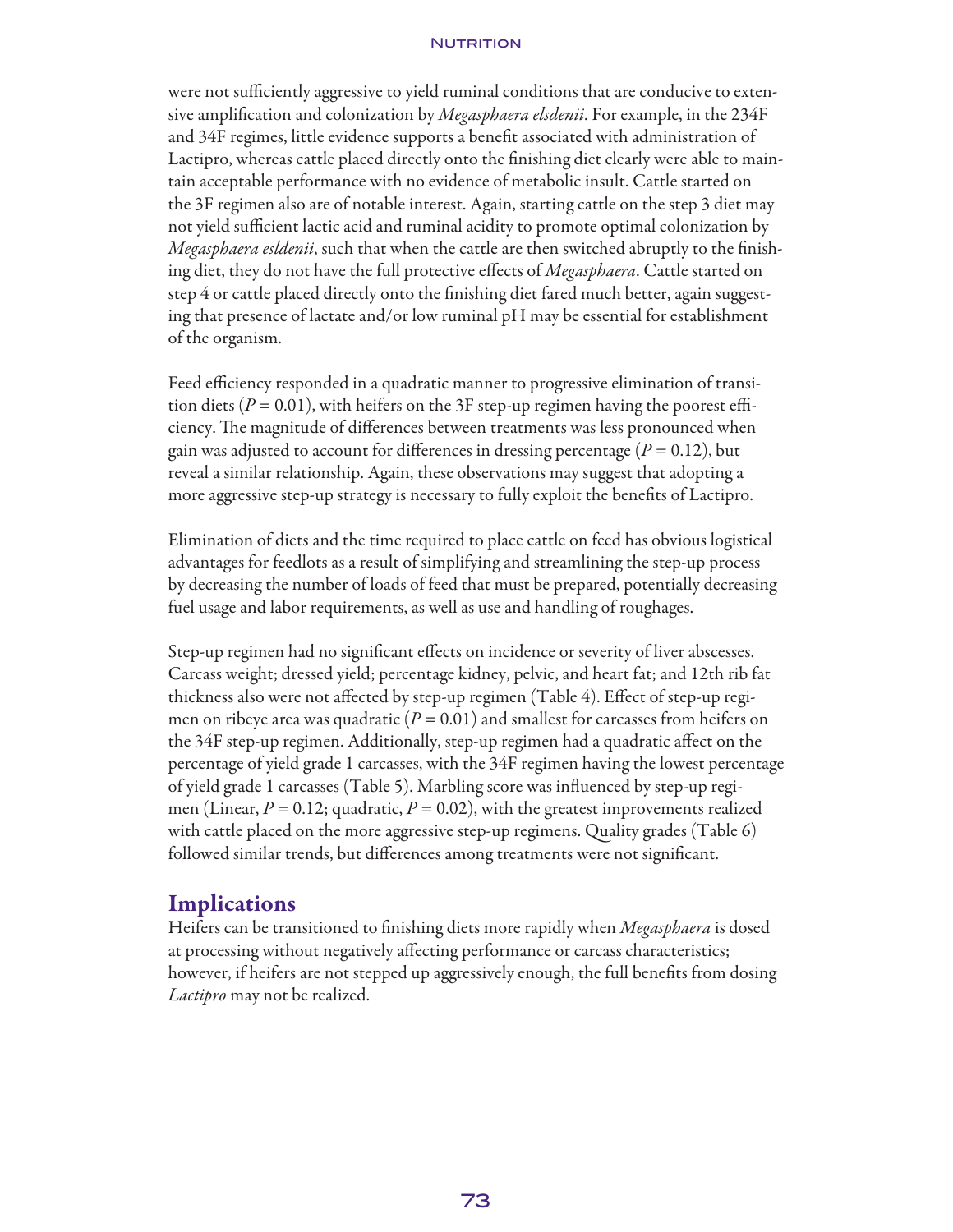|              | Control  |          |          | Lactipro (Megasphaera elsdenii) treatments |          |          |  |  |  |
|--------------|----------|----------|----------|--------------------------------------------|----------|----------|--|--|--|
| Days on feed | (1234F)  | 234F     | 34F      | 3F                                         | 4F       | F        |  |  |  |
| $1 - 5$      | Step 1   | Step 2   | Step 3   | Step 3                                     | Step 4   | Finisher |  |  |  |
| $6 - 10$     | Step 2   | Step 3   | Step 4   | Finisher                                   | Finisher | Finisher |  |  |  |
| $11 - 15$    | Step 3   | Step 4   | Finisher | Finisher                                   | Finisher | Finisher |  |  |  |
| $16 - 20$    | Step 4   | Finisher | Finisher | Finisher                                   | Finisher | Finisher |  |  |  |
| $21 - 129$   | Finisher | Finisher | Finisher | Finisher                                   | Finisher | Finisher |  |  |  |

Table 1. Step-up regimes for treatment groups

#### Table 2. Composition of experimental diets on a 100% dry matter basis

| Ingredient, % of dry matter         | Step 1 | Step 2 | Step 3 | Step 4 | Finisher |
|-------------------------------------|--------|--------|--------|--------|----------|
| Dry rolled corn                     | 5.69   | 15.69  | 25.69  | 35.69  | 45.69    |
| Modified wet corn distillers grains | 40.00  | 40.00  | 40.00  | 40.00  | 40.00    |
| Corn silage                         | 50.00  | 40.00  | 30.00  | 20.00  | 10.00    |
| Supplement <sup>1</sup>             | 2.14   | 2.14   | 2.14   | 2.14   | 2.16     |
| Feed additive premix <sup>2,3</sup> | 2.16   | 2.16   | 2.16   | 2.16   | 2.16     |
| Nutrient analyses, %                |        |        |        |        |          |
| Dry matter                          | 48.41  | 52.21  | 56.66  | 61.93  | 68.28    |
| Crude protein                       | 15.88  | 15.97  | 16.06  | 16.15  | 16.24    |
| Neutral detergent fiber             | 38.07  | 33.87  | 29.67  | 25.47  | 21.27    |
| Crude fat                           | 6.62   | 6.74   | 6.86   | 6.98   | 7.10     |
| Calcium                             | 0.78   | 0.76   | 0.74   | 0.72   | 0.70     |
| Phosphorus                          | 0.46   | 0.47   | 0.48   | 0.48   | 0.49     |
| Potassium                           | 0.94   | 0.88   | 0.82   | 0.76   | 0.70     |

<sup>1</sup> Formulated to provide 0.3% salt, 0.1 ppm Co; 1.0 ppm Cu; 0.6 ppm I; 60 ppm Mn; 0.25 ppm Se; 60 ppm Zn; 1,000 IU/lb vitamin A; and 10 IU/lb vitamin E on a dry matter basis.

2 Formulated to provide 300 mg Rumensin and 90 mg Tylan (Elanco Animal Health, Greenfield, IN) per heifer daily.

<sup>3</sup> Zilmax (Merck Animal Health, Summit, NJ) was fed for 20 days followed by a 3-day withdrawal before harvest.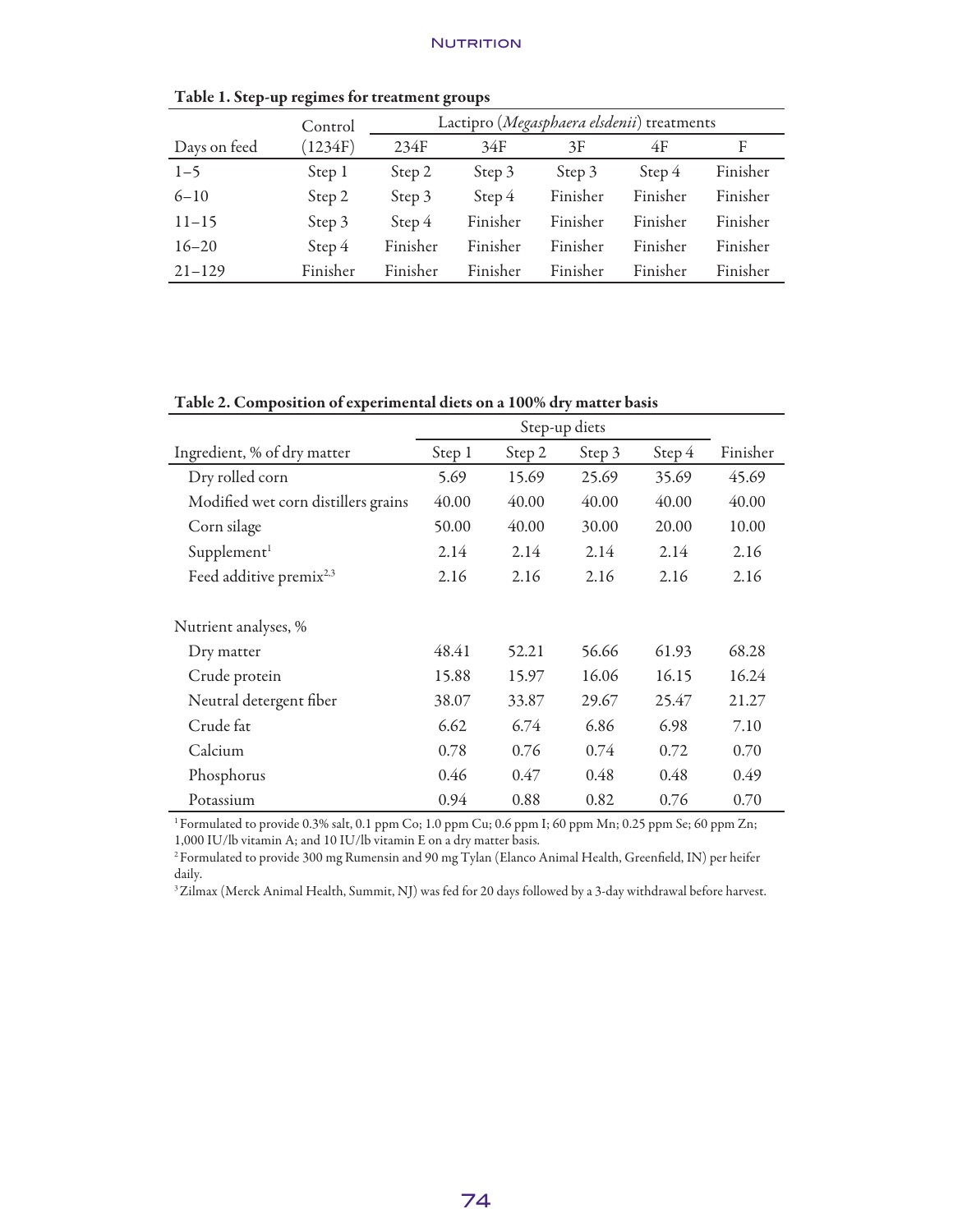|                               | Control | Lactipro (Megasphaera elsdenii) treatments |       |       |       |       |            | F-test     | Step-up regimen, P-value |           |
|-------------------------------|---------|--------------------------------------------|-------|-------|-------|-------|------------|------------|--------------------------|-----------|
| Item                          | (1234F) | 234F                                       | 34F   | 3F    | 4F    | F     | <b>SEM</b> | $P$ -value | Linear                   | Quadratic |
| No. of cattle                 | 63      | 63                                         | 63    | 63    | 62    | 63    |            |            |                          |           |
| Days on feed                  | 129     | 129                                        | 129   | 129   | 129   | 129   |            |            |                          |           |
| Initial weight, lb            | 850     | 850                                        | 849   | 849   | 848   | 851   | 24         | 0.28       | 0.89                     | 0.14      |
| Final weight, lb <sup>1</sup> | 1322    | 1314                                       | 1307  | 1297  | 1310  | 1316  | 26.0       | 0.48       | 0.50                     | 0.07      |
| Average daily gain, lb/day    | 3.66    | 3.59                                       | 3.55  | 3.48  | 3.59  | 3.62  | 0.07       | 0.52       | 0.50                     | 0.10      |
| Dry matter intake, lb/day     | 26.85   | 27.17                                      | 26.78 | 26.86 | 26.81 | 26.70 | 0.69       | 0.95       | 0.29                     | 0.07      |
| Feed:gain, lb/lb              | 7.29    | 7.52                                       | 7.52  | 7.71  | 7.36  | 7.37  | 0.200      | 0.08       | 0.89                     | 0.01      |
| Carcass adjusted <sup>2</sup> |         |                                            |       |       |       |       |            |            |                          |           |
| Average daily gain, lb/day    | 3.64    | 3.60                                       | 3.60  | 3.51  | 3.56  | 3.64  | 0.08       | 0.82       | 0.76                     | 0.28      |
| Feed:gain, lb/lb              | 7.32    | 7.53                                       | 7.43  | 7.65  | 7.41  | 7.30  | 0.205      | 0.55       | 0.88                     | 0.12      |

Table 3. Feedlot performance of heifers orally dosed with Lactipro (*Megasphaerea elsdenii*) at initial processing and placed onto accelerated step-up regimens

 $1$  Final body weight shrunk (4%).

<sup>2</sup>Hot carcass weight was divided by a common dressing percentage (63.5) and used as final body weight to calculate carcass adjusted average daily gain and gain:feed.

| Table 4. Carcass characteristics and liver abscess scores of heifers orally dosed with Lactipro (Megasphaera elsdenii) at initial processing and placed onto |  |
|--------------------------------------------------------------------------------------------------------------------------------------------------------------|--|
| accelerated step-up regimes                                                                                                                                  |  |

|                                  | Control |      | Lactipro (Megasphaera elsdenii) treatments |      |      |      |            | F-test     | Step-up regimen, P-value |           |
|----------------------------------|---------|------|--------------------------------------------|------|------|------|------------|------------|--------------------------|-----------|
| Item                             | (1234F) | 234F | 34F                                        | 3F   | 4F   | F    | <b>SEM</b> | $P$ -value | Linear                   | Quadratic |
| Hot carcass weight, lb           | 838     | 834  | 833                                        | 826  | 830  | 838  | 17.4       | 0.78       | 0.75                     | 0.20      |
| Dressed yield, %                 | 63.4    | 63.5 | 63.8                                       | 63.7 | 63.3 | 63.7 | 0.28       | 0.78       | 0.65                     | 0.64      |
| Ribeye area, in. <sup>2</sup>    | 14.2    | 13.8 | 13.8                                       | 13.9 | 13.7 | 14.3 | 0.23       | 0.10       | 0.73                     | 0.01      |
| Kidney, pelvic, and heart fat, % | 2.47    | 2.52 | 2.50                                       | 2.42 | 2.46 | 2.50 | 0.06       | 0.81       | 0.86                     | 0.67      |
| 12th-rib fat, in.                | 0.44    | 0.46 | 0.40                                       | 0.44 | 0.38 | 0.43 | 0.02       | 0.10       | 0.20                     | 0.31      |
| Liver abscesses, %               | 15.9    | 22.2 | 7.9                                        | 11.1 | 8.0  | 14.3 | 4.39       | 0.15       | 0.18                     | 0.25      |
| Abscess severity, %              |         |      |                                            |      |      |      |            |            |                          |           |
| $A-$                             | 6.4     | 6.4  | $\theta$                                   | 3.2  | 3.2  | 3.2  | 2.47       | 0.41       | 0.27                     | 0.24      |
| A                                | 1.6     | 7.9  | 3.2                                        | 3.2  | 0.0  | 6.4  | 2.44       | 0.17       | 0.99                     | 0.78      |
| A+                               | 7.9     | 7.9  | 4.8                                        | 4.8  | 4.8  | 4.8  | 3.03       | 0.91       | 0.31                     | 0.64      |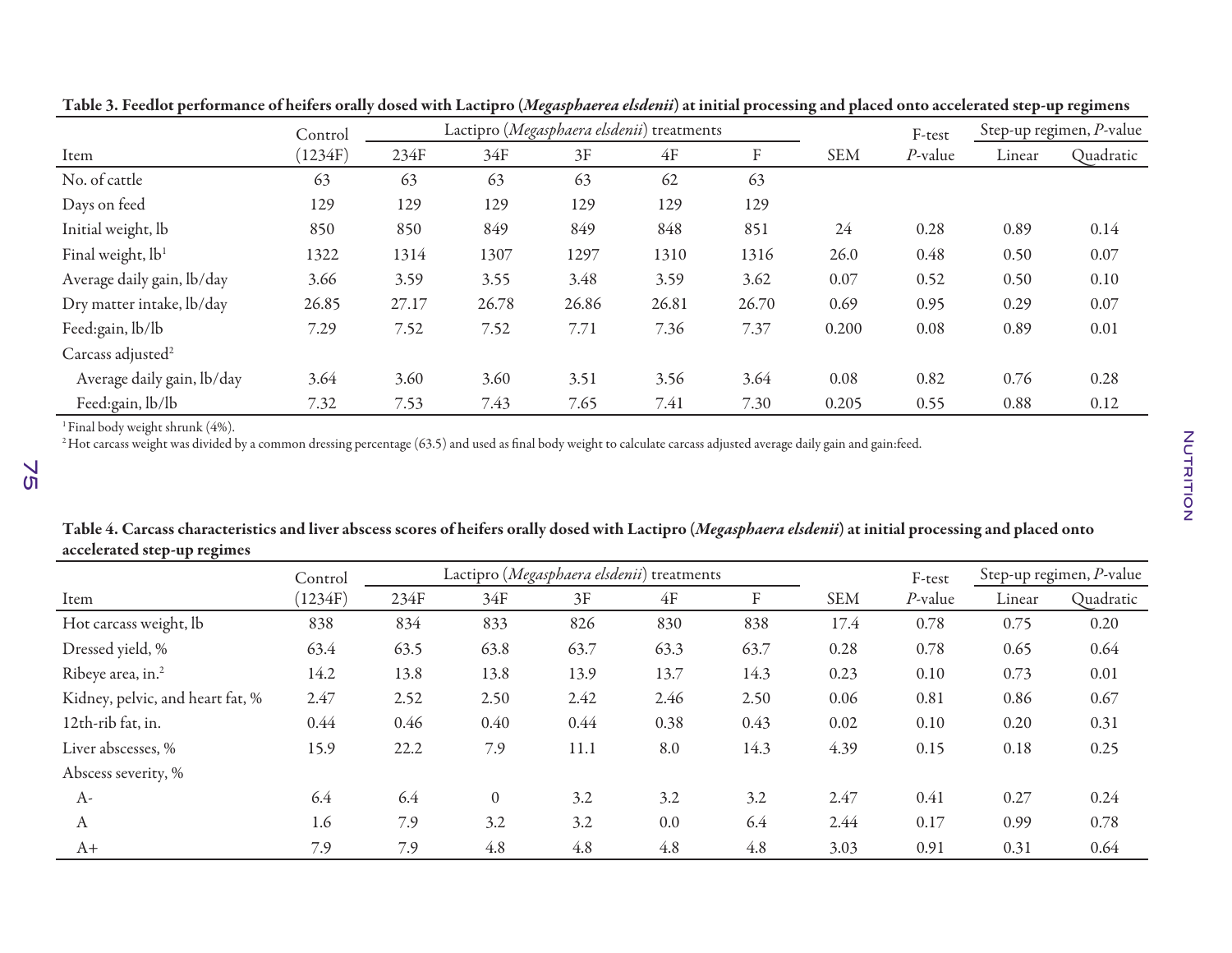|                  | Control | Lactipro (Megasphaera elsdenii) treatments |      |      |      |      |            |         | Step-up regimen, P-value |           |
|------------------|---------|--------------------------------------------|------|------|------|------|------------|---------|--------------------------|-----------|
| Item             | 1234F   | 234F                                       | 34F  | 3F   | 4F   |      | <b>SEM</b> | P-value | Linear                   | Quadratic |
| USDA yield grade | 2.4     | 2.5                                        | 2.4  | 2.4  | 2.2  | 2.3  | 0.11       | 0.51    | 0.18                     | 0.76      |
| Yield grade 1, % | 15.9    | 6.4                                        | 11.1 | 14.3 | 11.3 | 20.6 | 4.57       | 0.25    | 0.24                     | 0.10      |
| Yield grade 2, % | 42.6    | 44.4                                       | 50.8 | 46.0 | 59.7 | 38.1 | 6.28       | 0.22    | 0.75                     | 0.13      |
| Yield grade 3, % | 31.8    | 44.4                                       | 28.6 | 30.2 | 27.4 | 31.8 | 5.90       | 0.36    | 0.32                     | 0.84      |
| Yield grade 4, % | 9.5     | 4.8                                        | 9.5  | 9.5  | 1.6  | 9.5  | 3.43       | 0.38    | 0.73                     | 0.67      |

Table 5. USDA yield grades of heifers orally dosed with Lactipro (*Megasphaera elsdenii*) at initial processing and placed onto accelerated step-up regimes

 $\frac{1}{2}$ Table 6. USDA quality grades and marbling scores of heifers orally dosed with Lactipro (*Megasphaera elsdenii*) at initial processing and placed onto accelerated step-up regimes

|                       | Lactipro (Megasphaera elsdenii) treatments<br>Control |          |          |              |          |          |            | F-test     | Step-up regimen, P-value |           |
|-----------------------|-------------------------------------------------------|----------|----------|--------------|----------|----------|------------|------------|--------------------------|-----------|
| Item                  | (1234F)                                               | 234F     | 34F      | 3F           | 4F       | F        | <b>SEM</b> | $P$ -value | Linear                   | Quadratic |
| Marbling <sup>1</sup> | 467                                                   | 467      | 466      | 449          | 471      | 497      | 10.87      | 0.07       | 0.12                     | 0.02      |
| Prime, %              | $\theta$                                              | 3.2      | $\theta$ | $\mathbf{0}$ | 3.2      | 3.2      | 1.58       | 0.30       | 0.23                     | 0.51      |
| Premium Choice, %     | 12.7                                                  | 11.1     | 9.5      | 14.3         | 17.8     | 17.5     | 4.44       | 0.71       | 0.18                     | 0.50      |
| Total Choice, %       | 68.3                                                  | 71.4     | 73.0     | 65.1         | 71.0     | 71.4     | 5.85       | 0.94       | 0.89                     | 0.95      |
| Select, %             | 27.0                                                  | 17.5     | 15.9     | 28.6         | 17.7     | 15.9     | 5.27       | 0.26       | 0.32                     | 0.98      |
| Sub-Select            | $\theta$                                              | $\theta$ | 1.6      | $\theta$     | $\theta$ | $\theta$ | 0.65       | 0.42       | 0.77                     | 0.29      |
| Other <sup>2</sup>    | 1.6                                                   | 1.6      | 3.2      | $\theta$     | $\theta$ | 3.2      | 1.64       | 0.54       | 0.99                     | 0.51      |

<sup>1</sup> Marbling score determined by USDA graders. Values ranging from 400 to 499 represent a small degree of marbling.

2 The "Other" category includes dark cutters and B-maturity carcasses.